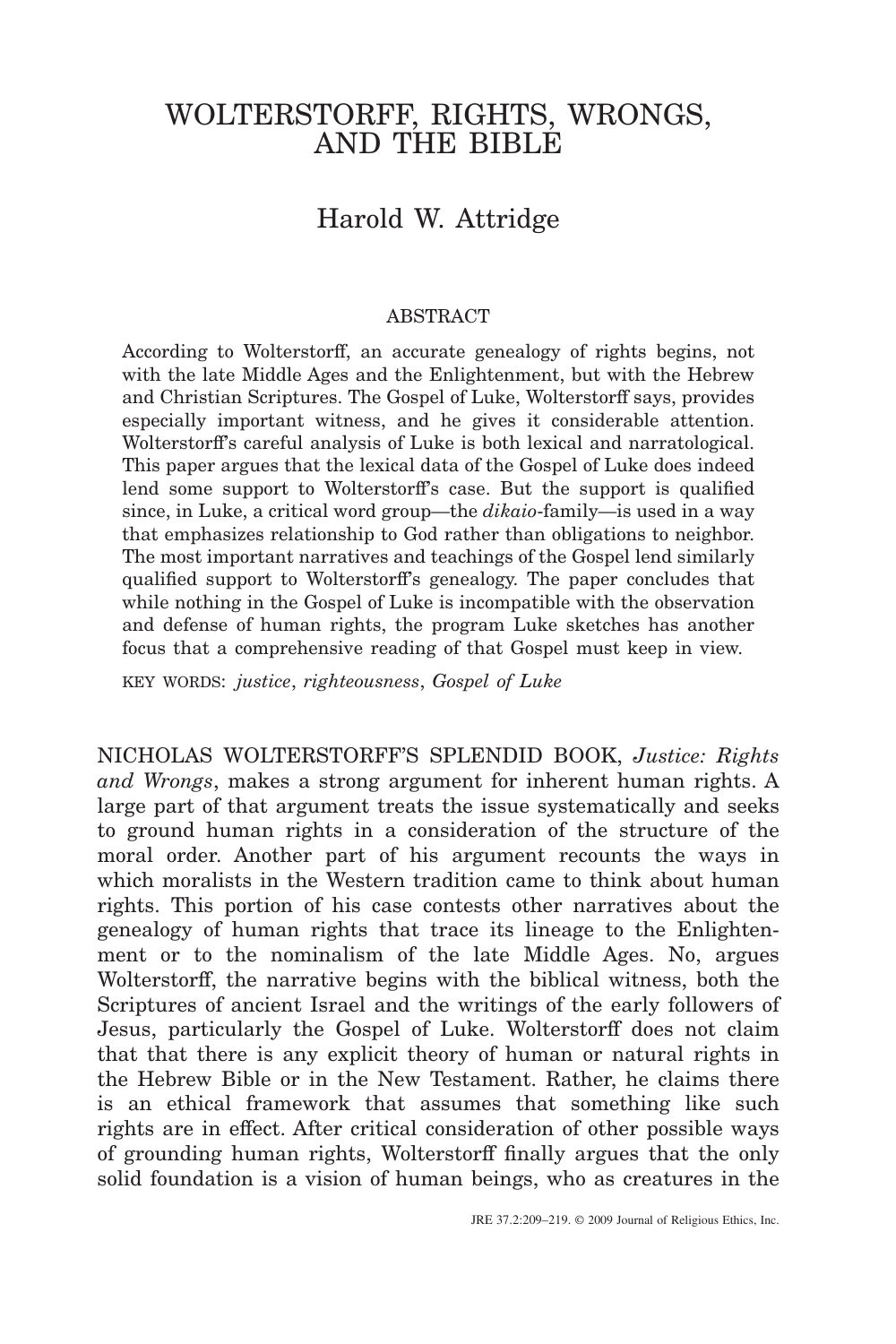imago dei, possess inherent worth and therefore have claims on one another to be treated in certain ways.

I find myself in sympathy with the larger project, and impressed by the critique of other ways of thinking about human rights (particularly the contemporary versions of the ancient traditions of eudaimonism). Wolterstorff's account of Augustine and his reaction to Stoicism are especially illuminating. There is much that merits discussion in this work, but my own assignment is more limited. My task is to react to Wolterstorff's claims about the witness of Scripture. His suggestions about the Hebrew Bible strike me, a New Testament specialist, as convincing. The prophetic proclamation does assume that the nations will be held responsible for their actions, even though they have no way of knowing the decrees of Torah. The prophets remain vague about the grounds on which the nations will be held accountable, but their proclamation is certainly compatible with the notion that there are recognizable claims that human beings have *qua* human against other human beings. Their proclamation may, of course, be compatible with other claims to ground rights in a responsible society.

The New Testament is, without a doubt, concerned about justice, but how is justice understood and grounded? Wolterstorff's attractive reading of the evidence of the New Testament, and most specifically, the Gospel of Luke, falls into two major categories—lexical and narratological. We should spend some energy on both.

Wolterstorff begins by making a lexical point. While the Greek terms most relevant to the topic, the noun *dikaiosyne* and the adjective *dikaios*, are often translated "righteousness" and "righteous," someone who comes to the New Testament fresh from a reading of Plato or Aristotle would be tempted to translate them as "justice" and "just." Fair enough, though we need to test the semantic range of these terms in various contexts. We might also need to worry about the related verb, *dikaioo¯*, which would loom large were we to deal with Paul's letters.

Following Wolterstorff, we might retranslate passages such as Matt 5:6. Instead of "Blessed are they who hunger and thirst for righteousness, for they shall have their fill," we would hear, "Blessed are they who hunger and thirst for justice, for they shall have their fill."<sup>1</sup> The former beatitude promises a surfeit of personal virtue, the latter an objective situation in which people receive their due.2 Similarly, Paul's famous thesis statement in Romans 1:17 would sound very different if

<sup>&</sup>lt;sup>1</sup> All passages and translations are from the New Revised Standard Version of the Bible.  $\frac{2}{3}$  For discussion of the translation and the background to the term in Matthew, see

Betz 1995, 129–32. See especially his comment that blurs the dichotomy suggested above: "Social conditions produced by injustice can be turned around only through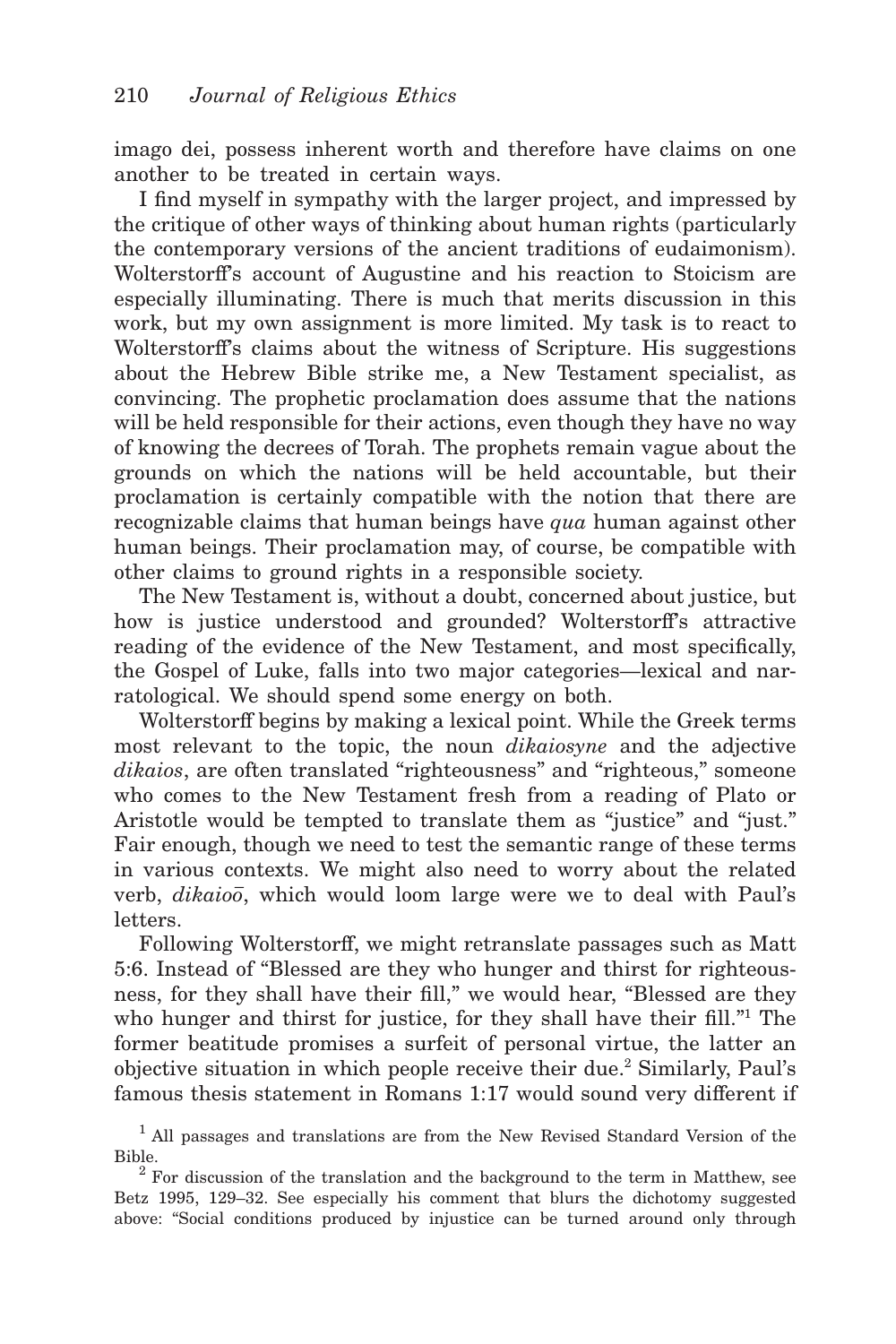rendered "the justice of God is revealed" rather than "the righteousness of God is revealed" in the Good News that he proclaims.<sup>3</sup>

Wolterstorff's concern with translation may seem like a curious point with which to begin the discussion. Apart from its intrinsic interest, at least to biblical scholars, $4$  I think his observation pushes the analysis of the Gospel materials away from a consideration of "virtue" toward a concern for objective "rights and wrongs" (as suggested by his subtitle). If so, I think he may be ignoring an important dimension of the Gospel witness.

What specific connotations are to be found in particular appearances of the *dikai*- words? Space does not permit consideration of the whole New Testament. Following Wolterstorff's example, I focus on the Gospel of Luke, worrying first about Luke's language and then his narrative structures and assumptions in matters relating to justice. I assume that, on the lexical level at least, context is crucial to analyzing the connotations of any word. However, lexicology is not destiny, and we will need to attend to the ways in which Luke structures key narratives about matters of justice.

Beginning with words, we first encounter language in the *dikai*family in Luke 1:6, where Zachariah and Elizabeth are introduced as "both *dikaioi* (translated "righteous") before the Lord."5 What that means is immediately clarified: they "walk blameless in all the commandments and just requirements (*dikaiomasin* or "regulations"6 ) of the Lord." They are *dikaioi*, that is, because they abide by the Torah. The same sense would appear to be involved in the introduction to the parable of the Pharisee and the Publican (Luke 18:9), where the Torah observant think themselves to be *dikaioi*. The story challenges that perception and effectively grounds one's status as *dikaios* in the act of repentance. Similarly, those sent to test Jesus with the question about Caesar's coin (Luke 20:20) pretend to be *dikaioi*. The New Revised

personal hunger and thirst for justice on the part of individuals. The SM does not seem to distinguish between the goal of personal righteousness and that of social justice. Both together are envisioned, and indeed one cannot be had without the other" (1995, 129–30). He translates *dikaiosyne* in Matthew 5:6 as "righteousness." <sup>3</sup> For a review of the discussion of Romans 1:17, see Jewett 2007, 141–47.

<sup>4</sup> Wolterstorff may well put his finger on a larger issue of translation. There is a tendency in many translations of the New Testament from the Reformation onward to favor renderings of Greek that highlight the interior and affective dimensions of the possible semantic range of a word while ignoring the objective, behavioral dimensions. A case in point is the noun *parrhesia*, often translated "confidence," though it never loses its classical connotations of "boldness" or "frankness of speech." On this, see Attridge 1989, 111–2, 287, 300.<br> $5$  Brown 1977, 256 prefers the translation "upright."

<sup>&</sup>lt;sup>6</sup> The word appears only here in Luke, but is used frequently by Paul in his Epistle to the Romans. See Romans 1:32; 2:26; 5:16, 18; 8:4. See also Hebrews 9:1, 10.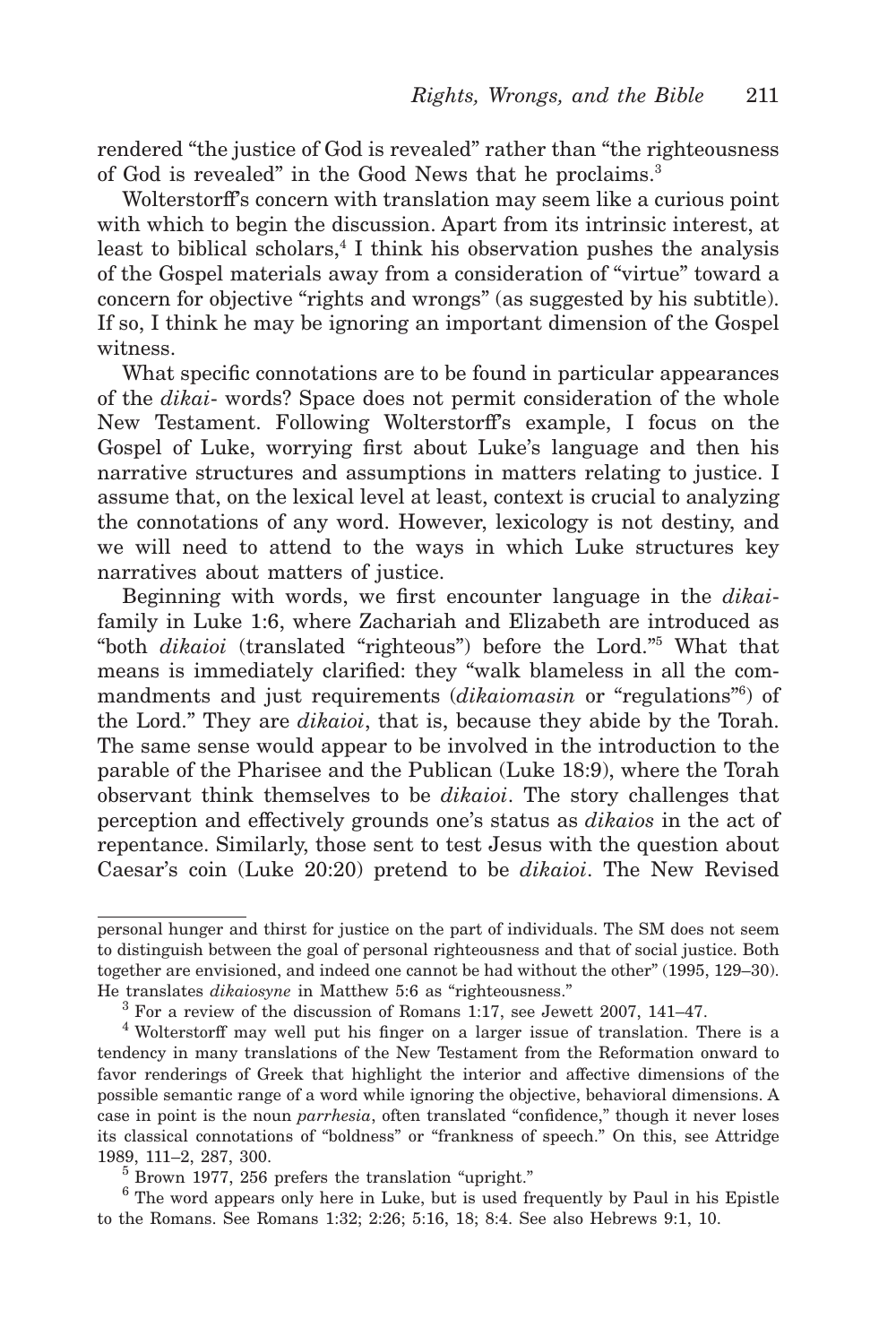Standard Version (NRSV) translates *dikaioi* as "honest," one might also contemplate "observant."

Back in the opening chapters, like Zachariah, Simeon in 2:25 is a man who is *dikaios* and *eulabes*. Characteristics again specify the meaning: he awaits the consolation of Israel and has the Holy Spirit upon him. These characteristics and the second descriptor, *eulabes*, "reverent,"7 point in the direction of reverent piety as the sense of *dikaios*. <sup>8</sup> What warrants his designation as *dikaios* is not his activity regarding others but his trust in God's redeeming mercy and his relationship to God's spirit. "Righteous" might capture the sense better than "just."

On the other hand, at the end of the Gospel (Luke 23:50) the figure of Joseph of Arimathea comes on stage—a man "good and *dikaios*" (righteous). His claim to that epithet seems based on the fact that he did not collaborate with the council that tried Jesus and that, like Simeon, he hoped for the Kingdom of God (Luke 23:51). Actions can count.

The juxtaposition of *dikaious* to *hamartolous* in Jesus's saying about the objects of his call (Luke 5:32) suggests that the adjective *dikaios* has a rather broad range, encompassing not simply those who do the just thing, but also those who do the right thing, in whatever sphere of activity. The same polarity appears in the interpretation of the parable of the lost sheep (Luke 15:7), where a single sinner's repentance causes more joy than the actions of ninety-nine *dikaioi*. The contrast parallels the implicit redefinition of what it is to be *dikaios* in the parable of the Pharisee and the Publican.

The angelic proclamation of the mission of John in Luke 1:17 predicts that he will "turn the hearts of the disobedient to [or perhaps 'by'] the wisdom of the *dikaioi*" (*en phronesei dikaion*; translated "wisdom of the righteous"). John's preaching will later clarify what "wisdom" is.

The noun appears only in Luke 1:75, as part of Zachariah's prayer, the Benedictus, which recalls God's promise that his people would live in safety from their enemies and would "serve him in holiness (*hosioteti*) and *dikaiosyne*." The parallel with "holiness" suggests that the noun *diakaiosyne* here refers to a quality of those who are serving God, hence their righteousness. On the other hand, the temptation to translate thus may ignore the fact that a pairing of holiness (*vel sim*)

 $7$  For the sense of this word group elsewhere in the Jewish literature of the time, see

Attridge 1979, 90–93.<br><sup>8</sup> Brown 1977, 438 notes, "The characters of the infancy narrative who do not otherwise feature in the Gospel story are portrayed as possessing the piety of Israel." Bovon 2002, 100 notes the parallels to Zehcariah and Elizabeth as examples of faithfulness to the divine law and to Ananias in Acts 22:12.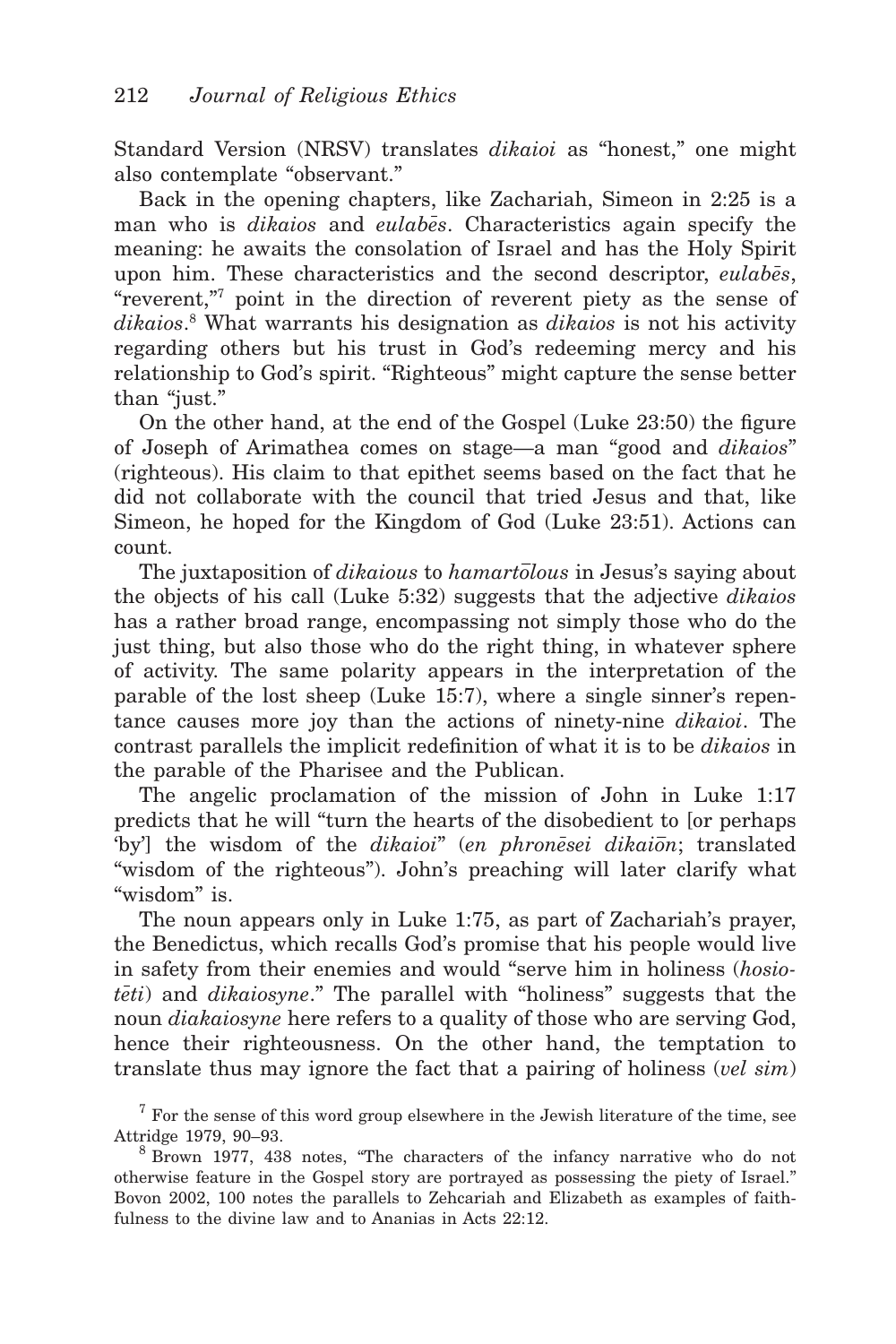and justice commonly refers in the first century to the fundamental qualities of the proper moral life.9 The first term encapsulates the relationship to God, the second, the relationship to human beings and the obligations that one has to them.10 This reading does not solve the issue of how justice is grounded or understood. Given the other uses of the adjective, particularly in the opening chapters, the term probably refers to obedience to the Law.

The realm of distributive justice is clearly presupposed in the saying of Jesus in Luke 12:57–59, but is he worried about "justice"? Calling upon his listeners to judge for themselves *to dikaion* ("what is right"), he tells a tale about settling out of court to cut potential losses. Jesus does not seem to be asking about the "just" solution to the situation, but the "right" and "prudent" one—in short, the one that secures the best deal for the subject. Some passages are not especially helpful in discerning the meaning of our word. The "resurrection of the *dikaion*" (Luke 14:14) is the point at which proper recompense is promised. Whether they are "righteous" or "just," they will get their reward.<sup>11</sup>

The most intriguing case of the adjective's use is no doubt the remark of the centurion at the cross, who judges that Jesus was truly dikaios ("innocent,"<sup>12</sup> alternatively "righteous"). This version of this most dramatic scene is peculiar to Luke. The Roman officers in Mark 15:39 and Matt 27:54, on different grounds to be sure, confess Jesus to be the "son of God." Luke's change is clearly an editorial decision on his part, since he probably bases his account on Mark.<sup>13</sup> The occasion of the centurion's remark in Luke suggests what the evangelist takes to be the epithet's grounds. The Roman officer has just seen Jesus piously commending his spirit into the Father's hands (Luke 23:46). He may have heard Jesus's compassionate promise to the good thief (Luke  $23:43$ ), and, perhaps, if the reading is genuine,<sup>14</sup> Jesus's remark,

<sup>9</sup> Bovon 2002, 75 n. 75 indicates the parallel phrases in Wisdom 9:3, Ephesians 4:24, and in the first-century Jewish philosophical exegete, Philo. See Philo, De Abrahamo 208 (Philo 1935, 102–3).  $10^{10}$  Bovon 2002, 75 suggests that Luke "perhaps even conceives of holiness and

righteousness as a summary of the two greatest commandments (see 10:26–28)." Brown 1977, 385 suggests that the whole phrase refers "to the virtues of the people as a covenant partner, i.e., the holiness and justice that should mark their lives." <sup>11</sup> However, the passage should not be cited as an example of the "eschatological

eudaimonism" that Wolterstorff 2008, 212 rightly rejects.<br><sup>12</sup> The translation lacks convincing parallels in ancient literature. It seems plausible

to some because it fits the scene, but it ignores the overall Lukan development of who

is *dikaios*.<br><sup>13</sup> Some scholars believe that Luke used not Mark, but Matthew as his major source. The point would be the same since Mark and Matthew agree on what the centurion said. <sup>14</sup> The verse is lacking in some ancient witnesses. The text-critical debate is reflected

in the decision of the NRSV to print the verse in the text, but with brackets.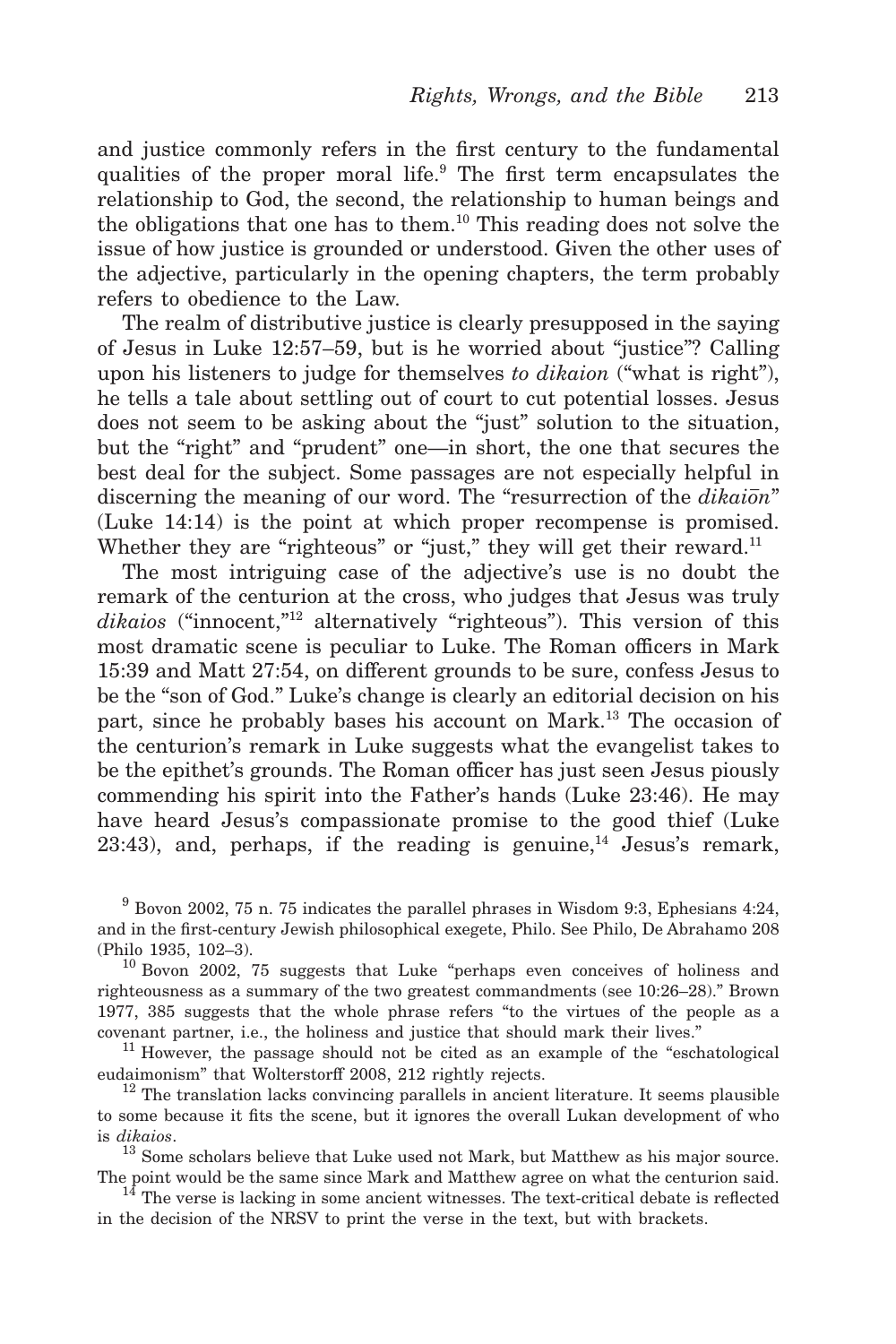"Father forgive them..." (Luke 23:33). The grounds for a judgment of innocence or even justness are hard to find. That a Roman might recognize magnanimity and generosity of spirit in a man who met death like a philosopher, might lead to a judgment that he was righteous, a man in conformity with the will of God.15

Narrative plausibility and verisimilitude are not the only criteria for assessing meaning. Whatever a real or fictive centurion might have said, the story invites Luke's audience to make the judgment that Jesus is *dikaios* and to do so on the grounds of what they have read or heard. What they have encountered is not a man who responds to human claims, but one who accepts God's will and acts with love toward his fellow men. He is, in other words, formally like the *dikaioi* who appear in the opening chapters of the Gospel, although the basis for his obedience is not Torah, but his intimate relationship with the Father. That relationship comes to expression not in observances of the Law's just requirements, but in compassionate forgiveness toward sinners.

A brief review of the verb *dikaioo¯* will conclude our lexical scan. Baptized tax collectors *edikaiosan* God (Luke 7:29), which the NRSV renders "acknowledged the justice of God" (or in a note, "praised God"). Whatever they did to God is apparently done to Lady Wisdom a few verses later (Luke 7:35). In both cases, God and Wisdom apparently "get their due," whether it be praise or acknowledgement. The logic of the verb may be compatible with a theory of inherent rights, but they are not human rights.

The Gospel twice uses the language of "justify oneself," first in the case of the rich young man, who poses a follow-up question (Luke 10:29), and then in a challenge by Jesus to the Pharisees, who are said to justify themselves before men (Luke 16:15). Neither reference to self-righteousness helps with our quest.

Finally, the penitent Publican goes home *dedikaioumenos* (Luke 18:14), which the NRSV translates "justified." This translation evokes Paul's treatment of justification, although within a different framework. The man has been put in a right relationship with God, unlike the self-righteous Pharisee (contrast Luke 18:9). He is there, as Luke would insist, because of his repentant acknowledgement of his own sinfulness.<sup>16</sup> A forensic element may lurk in the verb here, as in many

<sup>&</sup>lt;sup>15</sup> For a detailed discussion of Luke's version of the centurion's confession, see Brown 1994, 2:1160–67. Brown is particularly useful on the possible background in Messianic expectation and in the narratological function of the gentile's confession of Jesus as Messiah. See also Neyrey, S.J. 1985, 129–55. 16 For a treatment of the topic of repentance in the Lukan corpus, see Nave Jr. 2002.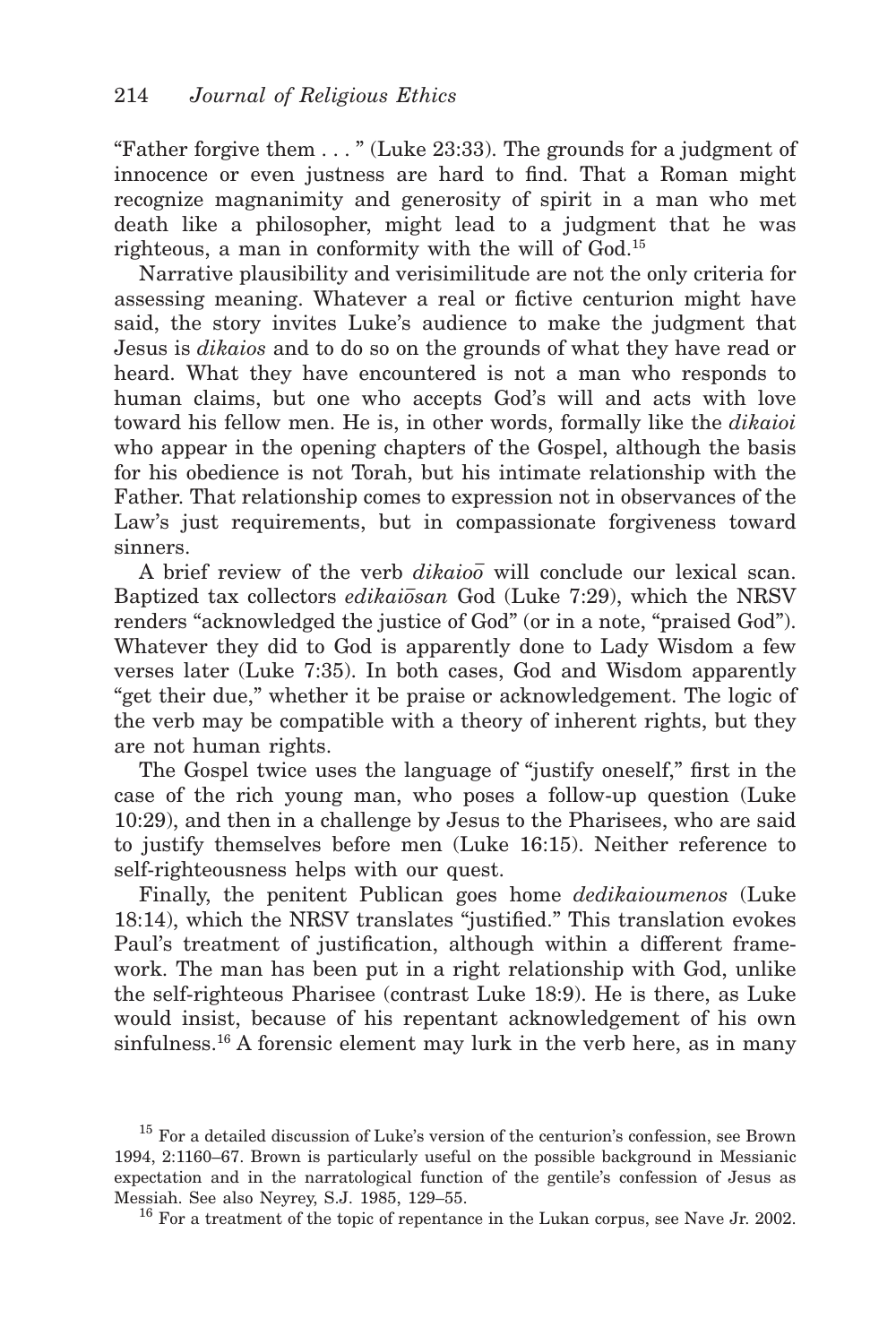of Paul's usages.17 A favorable judgment has been rendered on him, presumably by God, but unlike Paul, the judgment responds to repentance and does not ground it.

The lexical data of the Gospel of Luke on the *dikaio*- family therefore point in a direction that is only partially helpful to Wolterstorff's case. Whatever the presuppositions might be of one who reads the third Gospel with classical sources ringing in her head, the text itself uses this word group in a way that emphasizes not obligations to neighbors but relationship to God. One is *dikaios* or is judged to be so, not in general because she recognizes and responds to others' legitimate claims, but because she responds to what God requires. God requires certain things regarding the neighbor, to be sure, but is it a matter of right? Perhaps, but the case of the ultimate *dikaios* goes beyond what people are due. Jesus exemplifies the relationship and the compassionate action that flows from it, action the like of which is found in several of the major characters of the Gospel, the Good Samaritan (Luke 10:25–37), and the Forgiving Father (Luke 15:11–32). His form of being just, which is at least in part an example to be followed, puts the emphasis in a place other than rights.

Lexical considerations only go so far in exploring the message of Luke. Wolterstorff bases his case for an implicit understanding of human rights in the Gospel not so much on terminology, but on the structure of Luke's narrative and characterization. Part of the case has to do with the Gospel's explicit ethical teaching. The teaching begins with John the Baptist's proclamation to those called to repentance (Luke 4:12–14), to tax collectors to take only what was designated for them, and to soldiers not to use threats or extortion and be content with their pay. All of this makes clear the nature of the wisdom to which John calls the disobedient (Luke 1:17), a wisdom that respects people and treats them fairly.

The concern for what might loosely be called "social justice" in John's preaching extends through the Gospel.<sup>18</sup> A few key passages carry the load. Mary's Magnificat envisions an eschatological reversal in which the mighty are deposed and the lowly raised up, the hungry filled and rich sent begging (Luke 1:52–53). Jesus's inaugural sermon in Nazareth, unique to Luke, proclaims the fulfillment of the prophecy of Isaiah 61:1–2. That claim, which elicits a negative congregational response, promises release to prisoners, sight to the blind, and a

 $17$  The literature on the Pauline treatment of the theme is vast. For a useful overview with extensive bibliography, see Dunn 1998, 334–89.<br><sup>18</sup> For a critical perspective see Johnson 1977 and 1991. For Johnson, the Lukan

concern for wealth and poverty forms not so much an ethical injunction as a form of community identity.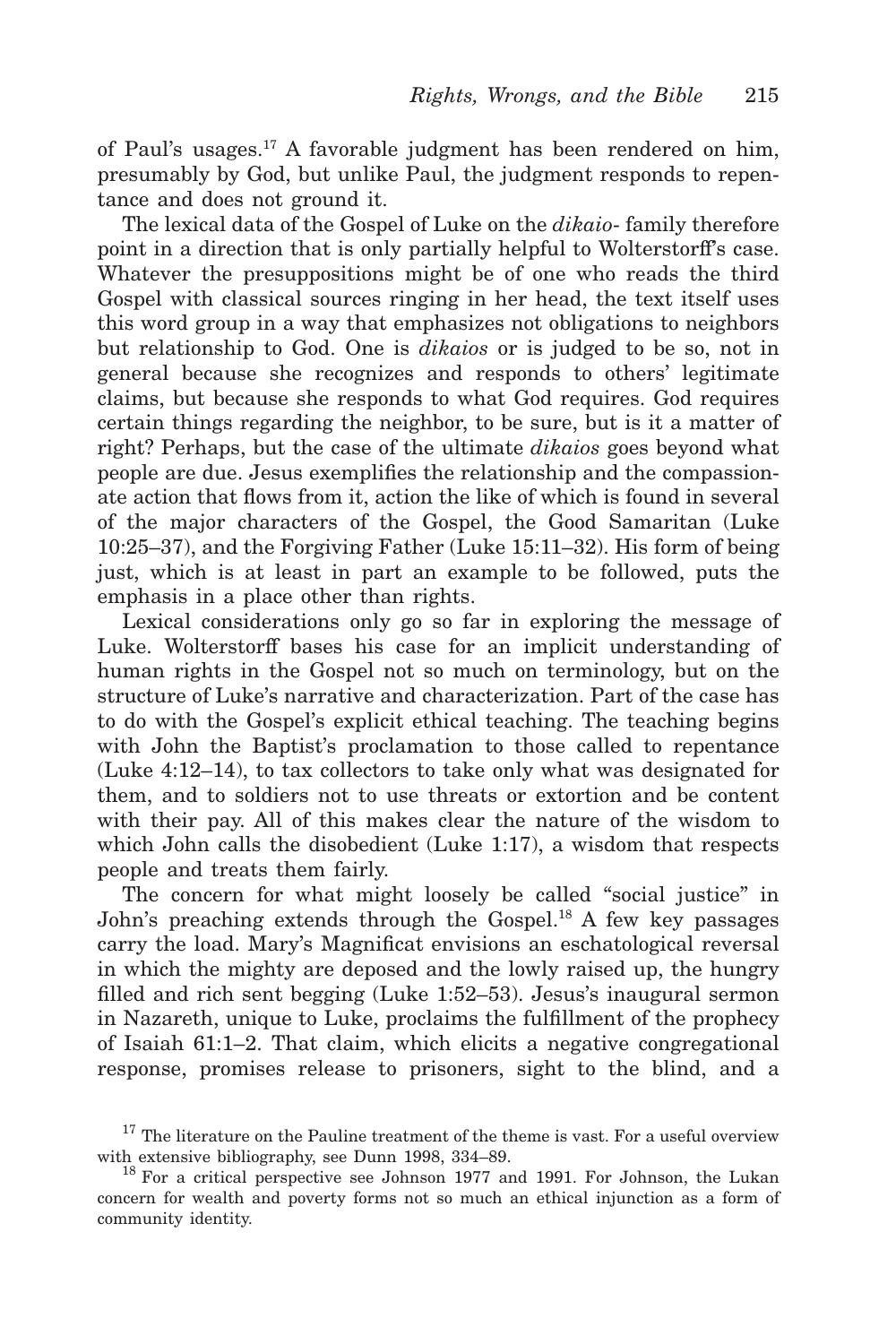proclamation of "the year of the Lord's favor." The last phrase, probably alluding to the year of Jubilee, promises, in effect, forgiveness of debt, release from servitude, and other benefits.19 On the basis of this maiden homily, Jesus could well be understood as a radical social activist concerned with the rights of the oppressed.<sup>20</sup> But on what are these radical reforms based if not the divine command to provide a sabbatical of sabbaticals. Torah and eschatological prophecy (the revelation of God's will for Israel) form the background of Luke's presentation.

The Great Sermon, in Luke the Sermon on the Plain, begins, as does the more familiar Matthean version, with beatitudes (Luke 6:20–26). Matthew frames these congratulatory declarations didactically, hearing Jesus encouraging certain kinds of virtues. Luke is more judgmental, more prophetic. His Jesus congratulates not those who perform in certain ways, but those who suffer in the present, because their situation in God's future will be different. The presence of negative judgments (Luke 6:24–25) marks the stark difference between the Lukan and Matthean beatitudes. As in the declaration of the Magnificat, those who are now comfortable need to worry about the long haul. Insofar as the beatitudes of the Lukan Jesus echo the prophets, with their sense that all people are owed certain things and that all people should be able to recognize what those things are, these verses support Wolterstorff's notion that inherent human rights are at least implied by the Gospel.

Responses to Jesus within the Gospel's narrative are diverse. Some reject what he has to say; some hear him, repent, and enter a new relationship with the Divine. Two passages, a parable and an anecdote, illustrate what Luke suggests is at stake. The more transparent is the episode of Jesus and the tax-collector Zacchaeus (Luke 19:1–10). After going out on a limb to encounter Jesus, this archetypical "sinner" repents of the defects of his professional career and promises almsgiving, restitution of fraudulent profits, and payment of compensatory damages (Luke 19:8). Coming at the end of Jesus's public ministry, the episode stands as a bookend with the Baptist's proclamation at the Gospel's beginning, as well as a vivid illustration of the Magnificat's hope that the mighty will be humbled and the lowly exalted. What Luke suggests is that eschatological promises of a just social order have been, at least by anticipation, realized in the ministry of Jesus and his followers. That narrative theme will

<sup>&</sup>lt;sup>19</sup> On the Jubilee year, see Leviticus 25:8–55.<br><sup>20</sup> For an overview of that strand of late twentieth-century theology that has focused on this dimension of the New Testament, see Rowland 1999.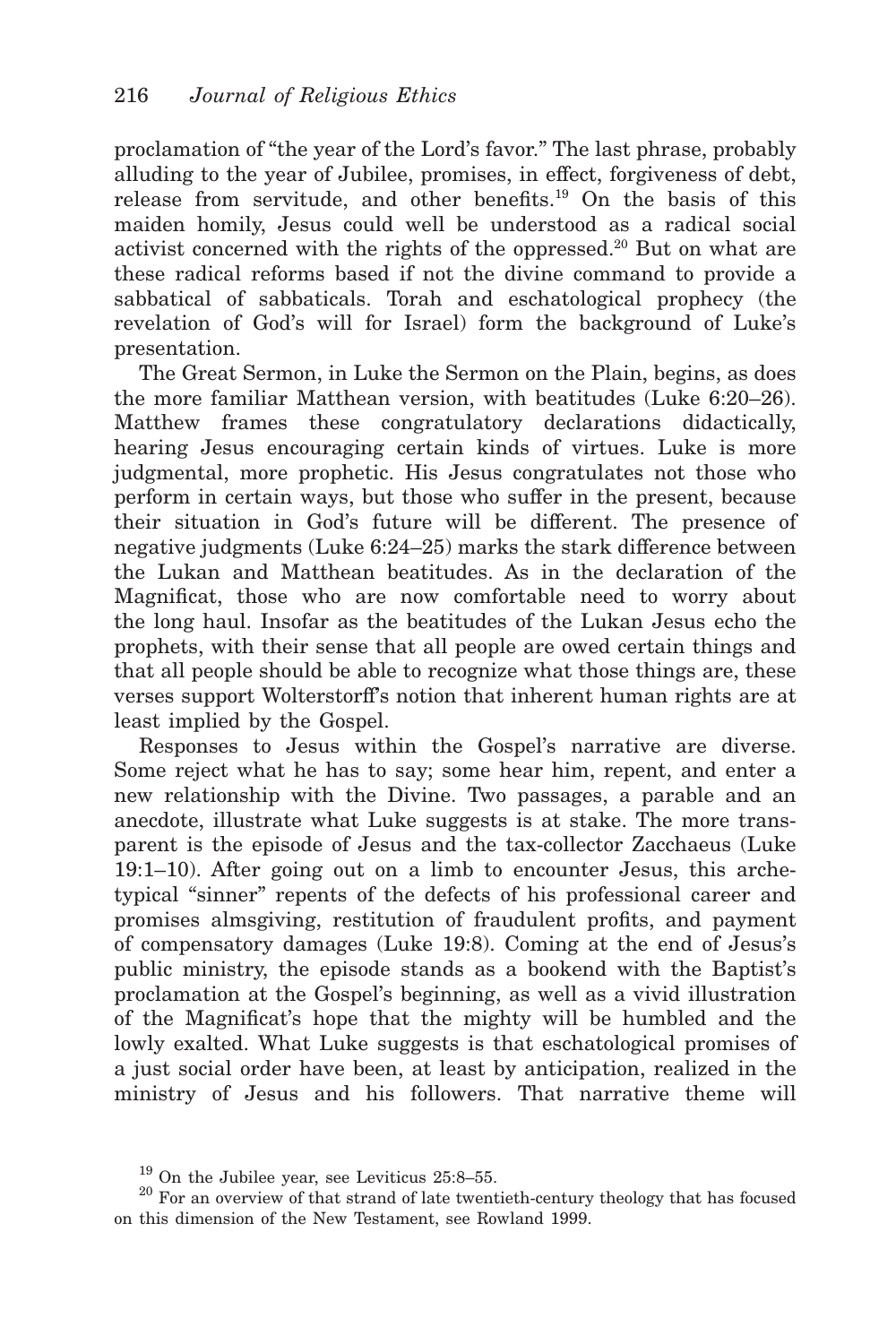continue in the account in Acts of the egalitarian community of the Jerusalem disciples.<sup>21</sup>

Another passage that deals, however obliquely, with issues of economic justice is the so-called parable of the Dishonest Steward (Luke 16:1–8a). This story of a manager who cooks his employer's books to secure his own future evokes a series of moralizing comments on the dangers of wealth and its proper uses (Luke 16:8b–13). The strangest of these is no doubt verse nine: "Make friends for yourselves with unjust (or unrighteous) mammon, so that when it gives out, you may be received into eternal dwellings." The admonition, dripping with irony, directly models the steward's action. He used discounts on his exorbitant fees (or legally problematic interest charges) to curry favor with his master's clients. $22$  In any case, he seems to have had scant regard for anyone's rights, but his is somehow an example to be followed!

The story of Zacchaeus, an apparently avaricious tax collector, and the parable of the shrewd steward point in slightly different directions. The former, like John's admonitions to the soldiers, recognizes that there are acknowledged norms of just behavior, claims that people have against one another, infringement of which is a subject for repentance. The latter hints that there is something that takes precedence over whatever claims anyone may have. What that is may have something to do with the principle of "justice" exemplified in the story of the "just one" on the cross.

In conclusion, the Gospel of Luke, like all the New Testament, is filled with tensive elements when we contemplate human rights. The tensions reflect the sources on which the Gospel ultimately depends, Israel's Torah and the teaching of Jesus. Like the famous call to be holy in Leviticus 19, the Gospel of Luke presents a vision of justice rooted first and foremost in a relationship to God. To be *dikaios*, formally defined, is to respond to the divine will. That response has implications for how one relates to one's fellow human beings and it is the divine will for humankind that the blind should see, the lame walk, that prisoners go free, and the poor be raised up. Luke also has a sense of how one becomes *dikaios*, a way that supplements and refocuses the Torah. To be *dikaios* is to follow the way of the One who taught

 $21$  On the possible Jewish sectarian background to the early Christian "communism" of Acts, see Murphy 2002.<br><sup>22</sup> One of the mysteries of the parable is the fact that the master praises the steward

for his prudence, for acting "shrewdly" or "prudently" (*phronimos*, Luke 16:8). The fact that he takes no action against the steward suggests that either his own profits are not affected by the steward's action, or the steward has "worked to rule," discounting interest which could not be rightfully charged in the first place. See Derrett 1970, 48–77. For further discussion and other interpretive options, see Scott 1989, 255–66.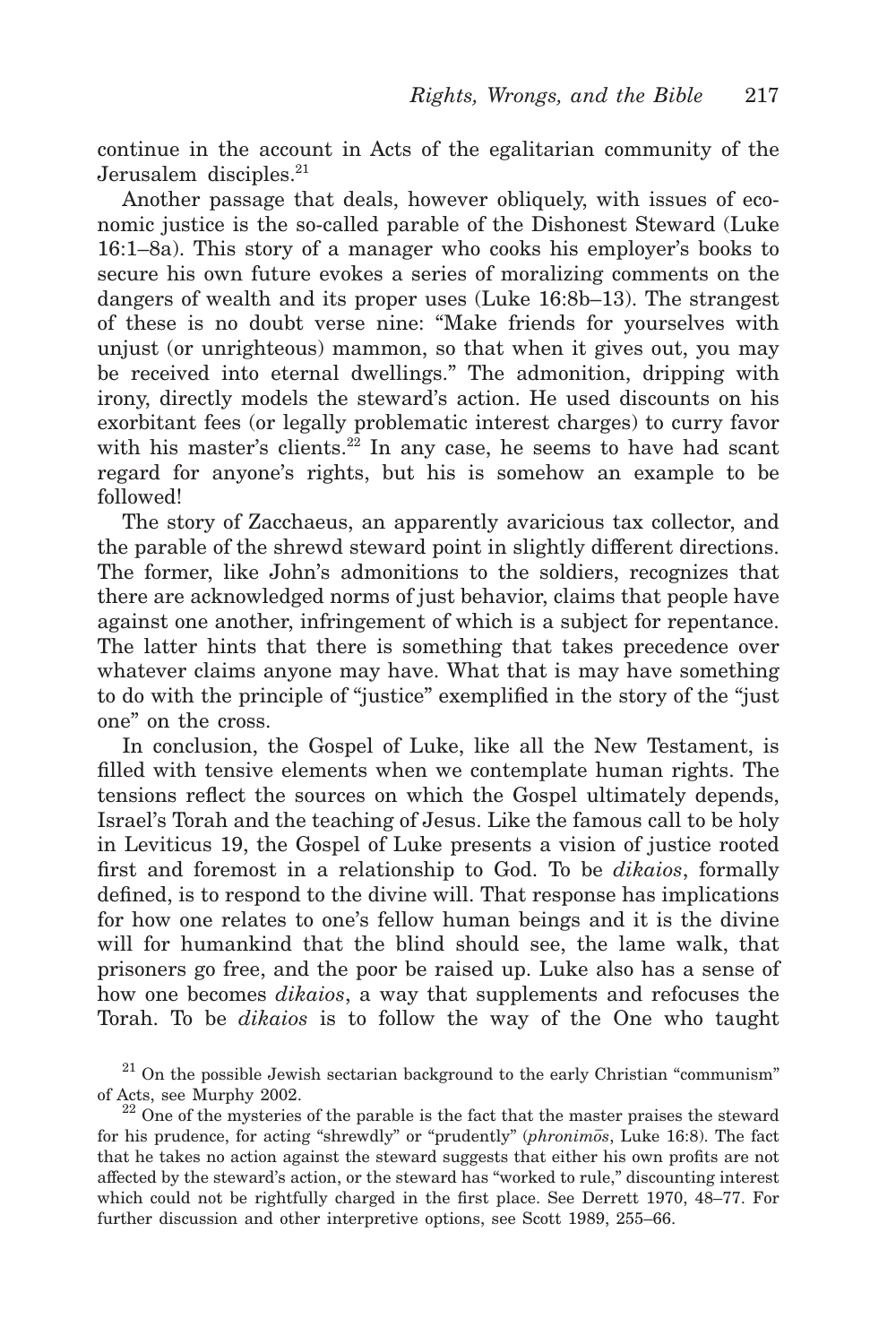compassion in word and deed, who preached repentance and the forgiveness of sin, and whose very manner of death exemplified what it meant to be *dikaios*. To observe and defend human rights is certainly compatible with the program that Luke sketches, but that program has a decidedly different focus and way of organizing the moral universe.

## **REFERENCES**

| Attridge, Harold  |                                                                                                                                                                                                                    |
|-------------------|--------------------------------------------------------------------------------------------------------------------------------------------------------------------------------------------------------------------|
| 1979              | "Heard Because of His Reverence, Heb. 5:7." Journal of Biblical<br>Literature 98: 90–93.                                                                                                                           |
| 1989              | Hebrews: A Commentary on the Epistle to the Hebrews. Hermeneia<br>Commentary Series. Philadelphia, Pa.: Fortress Press.                                                                                            |
| Betz, Hans Dieter |                                                                                                                                                                                                                    |
| 1995              | The Sermon on the Mount: A Commentary on the Sermon on the<br>Mount, including the Sermon on the Plain (Matthew 5:3-7:27 and<br>Luke 6:20-49). Hermeneia Commentary Series. Minneapolis,<br>Minn.: Fortress Press. |
| Bovon, François   |                                                                                                                                                                                                                    |
| 2002              | Luke 1: A Commentary on the Gospel of Luke 1:1-9:50. Hermeneia<br>Commentary Series. Minneapolis, Minn.: Fortress Press.                                                                                           |
| Brown, Raymond E. |                                                                                                                                                                                                                    |
| 1977              | The Birth of the Messiah: A Commentary on the Infancy Narra-<br>tives in Matthew and Luke. New York: Doubleday.                                                                                                    |
| 1994              | Death of the Messiah. 2 vols. Anchor Bible Reference Library. New<br>York: Doubleday.                                                                                                                              |
| Derrett, J. D.    |                                                                                                                                                                                                                    |
| 1970              | Law in the New Testament. London: Dartman, Longman, and<br>Todd.                                                                                                                                                   |
| Dunn, James D. G. |                                                                                                                                                                                                                    |
| 1998              | The Theology of Paul the Apostle. Grand Rapids, Mich. and<br>Cambridge: Eerdmans Press.                                                                                                                            |
| Jewett, Robert    |                                                                                                                                                                                                                    |
| 2007              | A Commentary. Hermeneia Commentary Series.<br>Romans:<br>Minneapolis, Minn.: Fortress Press.                                                                                                                       |
|                   | Johnson, Luke Timothy                                                                                                                                                                                              |
| 1977              | The Literary Function of Possessions in Luke Acts. Society of<br>Biblical Literature Dissertation Series 39. Missoula, Mont.: Schol-<br>ars Press.                                                                 |
| 1991              | The Gospel of Luke. Sacra Pagina 3. Collegeville, Minn.: Liturgical<br>Press.                                                                                                                                      |
|                   | Murphy, Catherine M.                                                                                                                                                                                               |
| 2002              | Wealth in the Dead Sea Scrolls and in the Qumran Community.<br>Studies on the Texts of the Desert of Judah, 40. Leiden and                                                                                         |

Boston, Mass.: Brill Publishing.